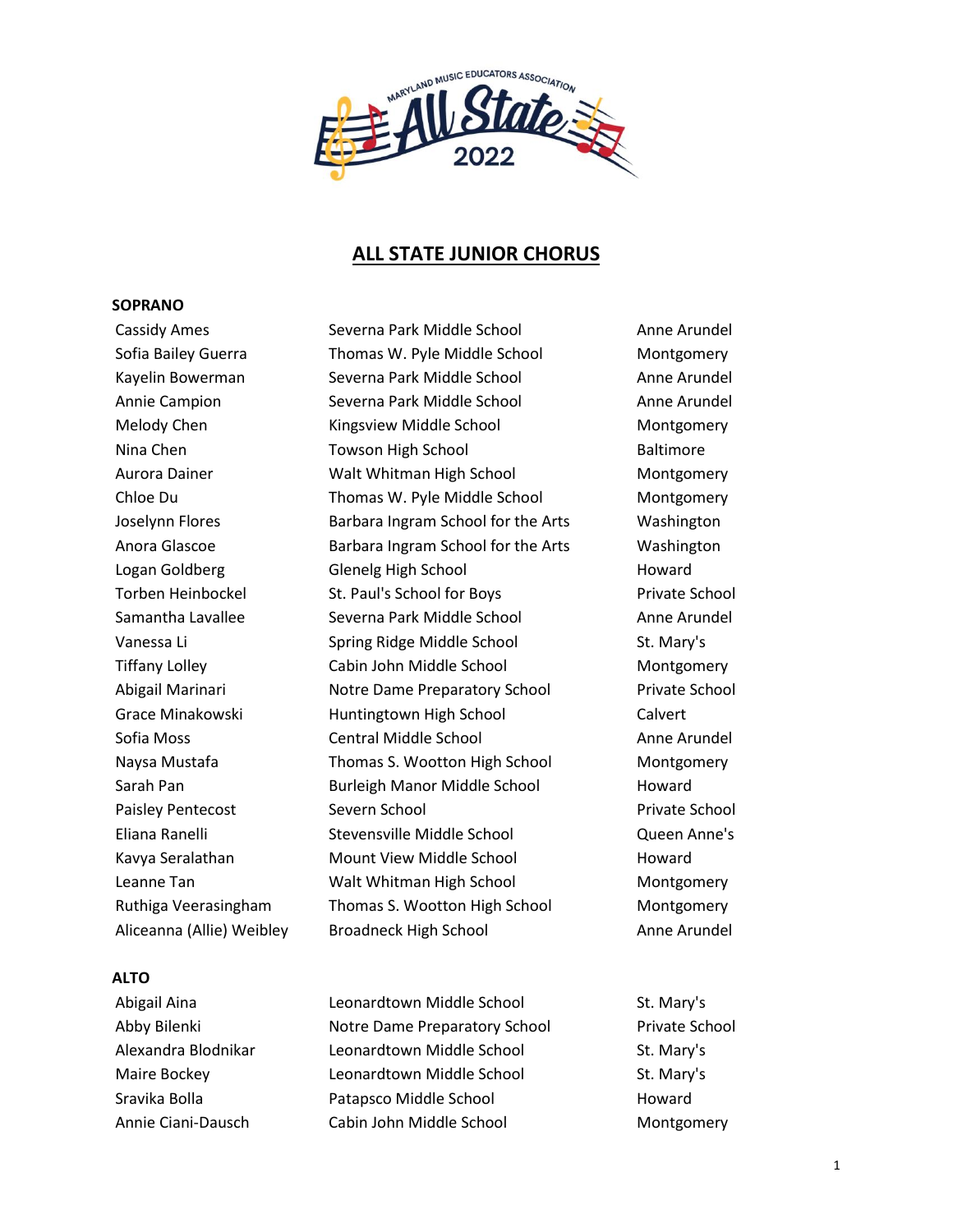## **TENOR**

# **BASS**

Maggie Cipriano **Centennial High School Contennial High School** Howard Addison Cox Mount View Middle School Howard Hadley Dodson Wiley H. Bates Middle School Anne Arundel Claire Freeman Barbara Ingram School for the Arts Washington Reese Gibson **Barbara Ingram School for the Arts** Washington Maddie Hall **Centennial High School** Howard Arianna Hankey Barbara Ingram School for the Arts Washington Gillian Hull Barbara Ingram School for the Arts Washington Jasmin Jabara Walt Whitman High School Montgomery Vivien Kaplan Broadneck High School Anne Arundel Autumn Lowe **Leonardtown Middle School** St. Mary's Lorelei Lowen Colonel Zadok A. Magruder High School Montgomery Kiran Madia Cabin John Middle School Montgomery Sophia Mondy **Dunloggin Middle School** Howard Alexa Najera Rising Sun Middle School Cecil Onyeka Obodozie Dunloggin Middle School Howard Hansi Reddicherla Mount View Middle School Howard Veronica Romero Mount View Middle School Howard Caroline Rudmann Shady Grove Middle School Montgomery Claire Shin Northwest High School Montgomery Lillian Wright Oklahoma Road Middle School Carroll Helena Zyga **Leonardtown Middle School** St. Mary's

James Estep **Cherry Hill Middle School** Cecil Xander Kornak Rising Sun Middle School Cecil Rohan Krishnan **Neelsville Middle School** Montgomery Teddy Martin Gilman School Private School Shalin Mehta Hallie Wells Middle School Montgomery Jaiden Puthenkalam Glenelg High School Howard Luke Roddy Thomas W. Pyle Middle School Montgomery Caden Schnabel Central Middle School Anne Arundel Anthony Shaffer **Central Middle School** Anne Arundel Xavier Zazueta Edgewood Middle School Harford

William Ekrem **Cabin John Middle School** Montgomery Jackson Heether Gilman School Private School Ethan Howard **Towson High School** Baltimore Brandon Khouri Damascus High School Montgomery Jonathan Kuang Kingsview Middle School Montgomery Mitchell Kwoun Walt Whitman High School Montgomery Joey Matassa Archbishop Spalding High School Anne Arundel Reilly Miller **Severna Park High School** Anne Arundel Preston Petitjean Leonardtown Middle School St. Mary's Sean Lewis Pusateri **Ridgely Middle School** Baltimore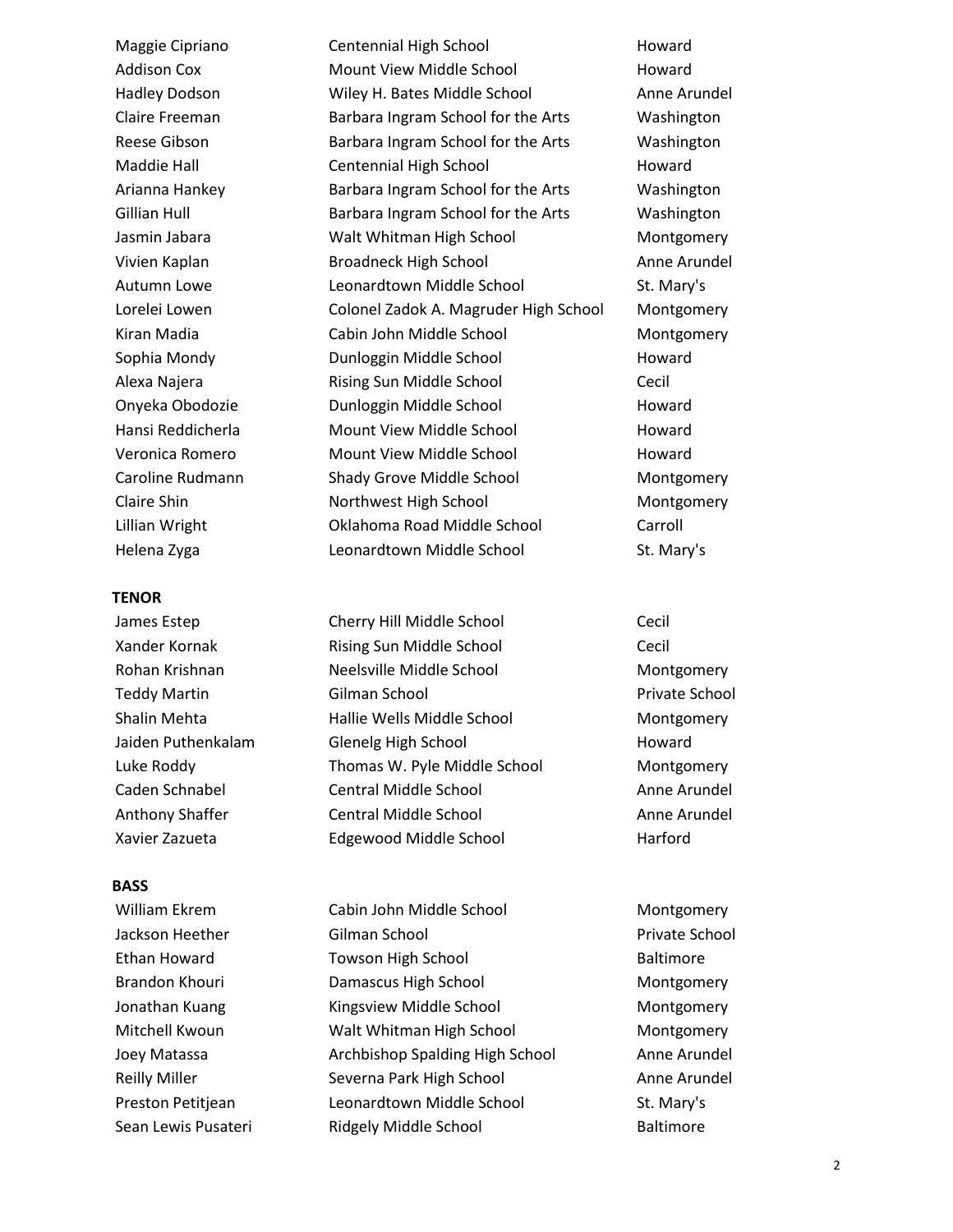Ryan Robbins Thomas W. Pyle Middle School Montgomery Ben Rozanski **Calvert Hall College High School** Baltimore Maxwell Ryon Marriotts Ridge High School Howard Adithya Vadivel **Marriotts Ridge High School** Howard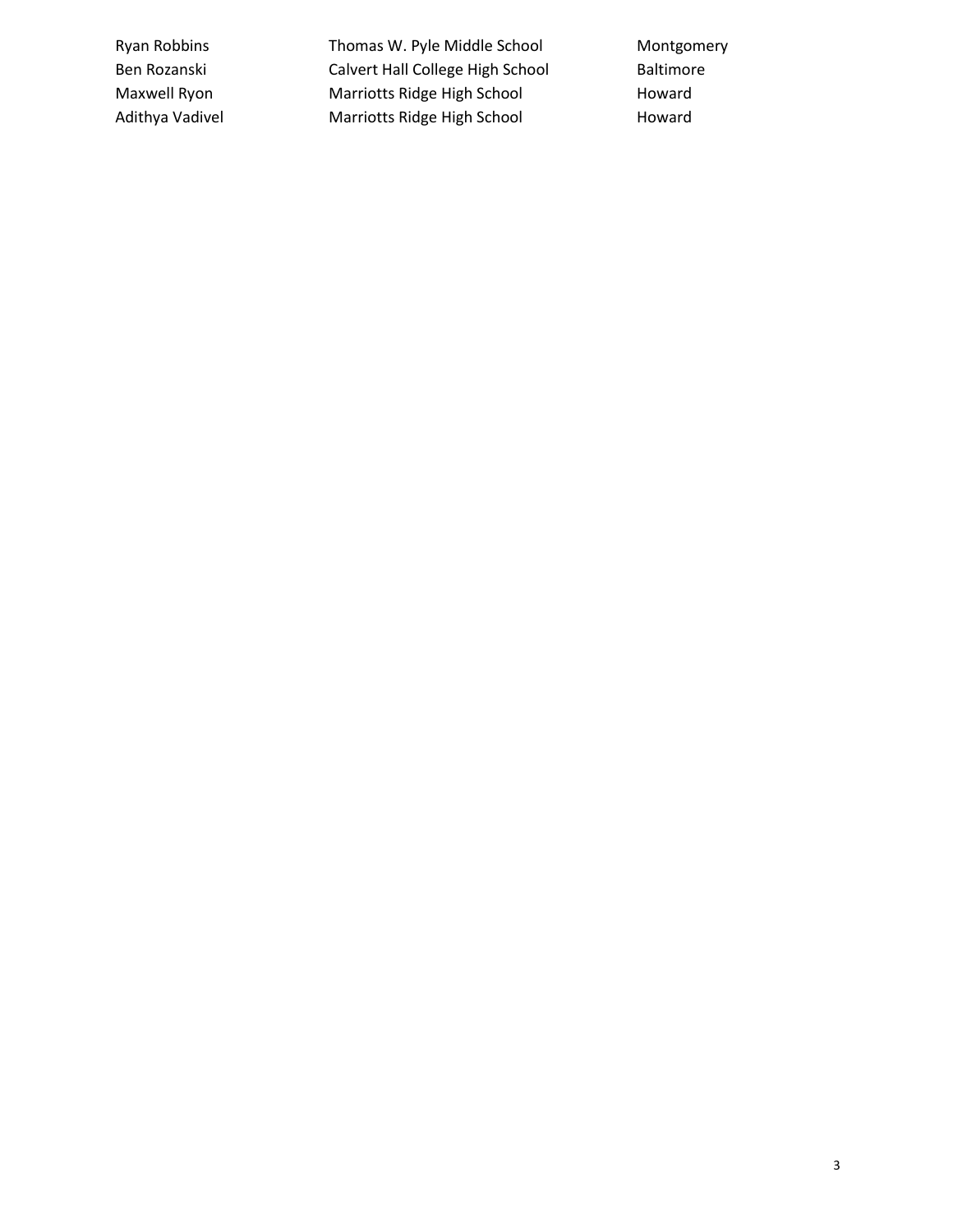

# **ALL STATE SENIOR CHORUS**

# **SOPRANO 1**

Advika Agarwal **Richard Montgomery High School** Montgomery Caroline Annan Calvert High School Calvert Carissa Crofford Chopticon High School St. Mary's Rachel Cruz **Broadneck High School** Anne Arundel Aniela Egan Winston Churchill High School Montgomery Elizabeth Fischer Glenelg High School Howard Millie Fredes Damascus High School Montgomery Bailey Hall **Barbara Ingram School for the Arts** Washington Shirley Han Richard Montgomery High School Montgomery Sonja Hardy **Towson High School** Baltimore Dalia Hassanein Wilde Lake High School Howard Emily Ingle **Emily Ingle** Huntingtown High School **Calvert** Elizabeth Ipe Thomas S. Wootton High School Montgomery Elainna Johnson Chopticon High School St. Mary's Leah Jones **Barbara Ingram School for the Arts** Washington Alyssa Ledford **Towson High School** Baltimore Mercy Magori **Cakland Mills High School** Howard Olivia McCraw Bohemia Manor High School Cecil Kinsey McCulloch **Perryville High School** Cecil Carmen Mileo **Huntingtown High School** Calvert Abigail Morawski Perry Hall High School Baltimore Jordan Moreno Chesapeake High School Anne Arundel Grace Myers **Perryville High School** Cecil Judith Oller **Huntingtown High School** Calvert Liberty Pankhurst Francis Scott Key High School Carroll Sophia Polk **Broadneck High School** Anne Arundel Anya Qin Urbana High School Frederick Julia Ryan Perry Hall High School Baltimore Emily Saitta Mount Hebron High School Howard McKenna Smith **Leonardtown High School** St. Mary's Heather Suesse **Chesapeake High School** Anne Arundel Yaela Teplinsky Walt Whitman High School Montgomery Angelita Vaughan Parkside High School Wicomico Amy Weaver **Leonardtown High School** St. Mary's Matilda Wengerd Great Mills High School St. Mary's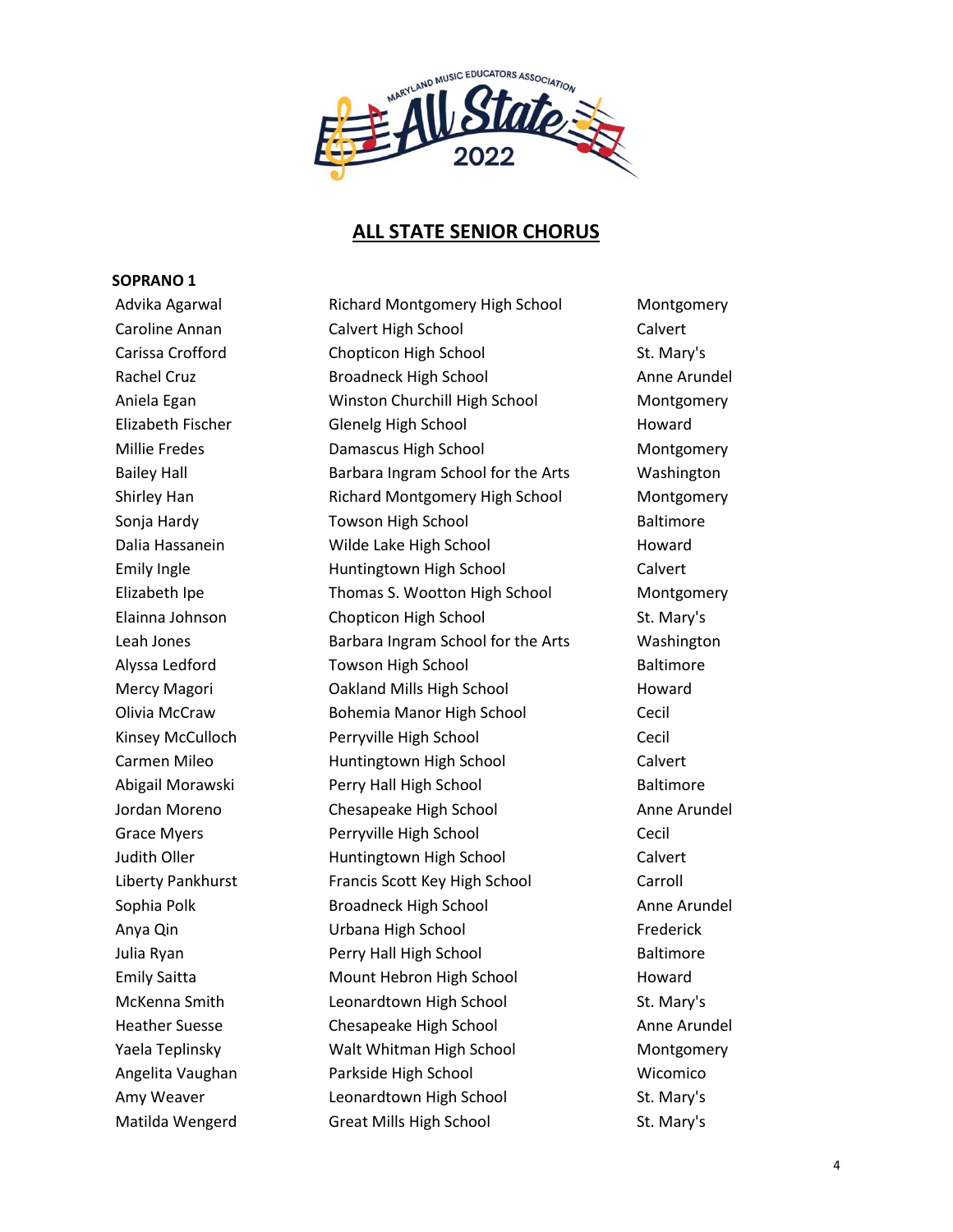# **SOPRANO 2**

# **ALTO**

Elizabeth Whitney Annapolis Area Christian School Private School Lauren Whitney Annapolis Area Christian School Private School Ky Will **Carroll** Liberty High School **Carroll** Carroll Jianing Zhu Bullis School Private School Robin Zillmer The Summer James Hubert Blake High School Montgomery

Hashini Amarasinghe Marriotts Ridge High School Howard Kaelyn Baggett **Hammond High School** Howard Elena Blodnikar Leonardtown High School St. Mary's Emily Brock Edgewood High School Harford Samantha Chafin **Huntingtown High School** Calvert Taylor Crow **Huntingtown High School** Calvert Ana de León Leonardtown High School St. Mary's Lauren Deputy Annapolis Area Christian School Private School Emily DeSena Centennial High School Howard Jamaya Grant Oakland Mills High School Howard AnnaSophia Gutierrez Francis Scott Key High School Carroll Ada Harris **Chesapeake High School** Anne Arundel Karina Kuonen Marriotts Ridge High School Howard Christina Kwon Centennial High School Howard Lilly Lawson **Great Mills High School** St. Mary's Kalyna Lloyd **North Harford High School** Harford High School Harford Tinns Mavica Chesapeake High School Anne Arundel Sydney McGee **Mount de Sales Academy** Private School Julia Nilsson Great Mills High School St. Mary's Abby Ord Oakland Mills High School Howard Jola Oyegoke Glenelg Country School Private School Alayna Reyes Chesapeake High School Anne Arundel Lauren Richardson North Harford High School Harford Kayla Rogers **Example 20 Huntingtown High School** Calvert Danielle Romanowski Liberty High School Carroll Shue Ying Tan Walt Whitman High School Montgomery Katurah Wallace Pocomoke High School Worcester Darynn Wanamaker Suitland High School Prince George's

Opemipo Akinyemi Perry Hall High School Baltimore Jillian Altenburg **Marriotts Ridge High School** Howard Catherine Blumhagen James Hubert Blake High School Montgomery Jeniya Brooks C. Milton Wright High School Harford Novia Brown Marriotts Ridge High School Howard Abjini Chattopadhyay Montgomery Blair High School Montgomery Allison Faith Comising Reservoir High School Howard Reagan Corliss **Patuxent High School** Calvert Mairead Debrabander Dulaney High School Baltimore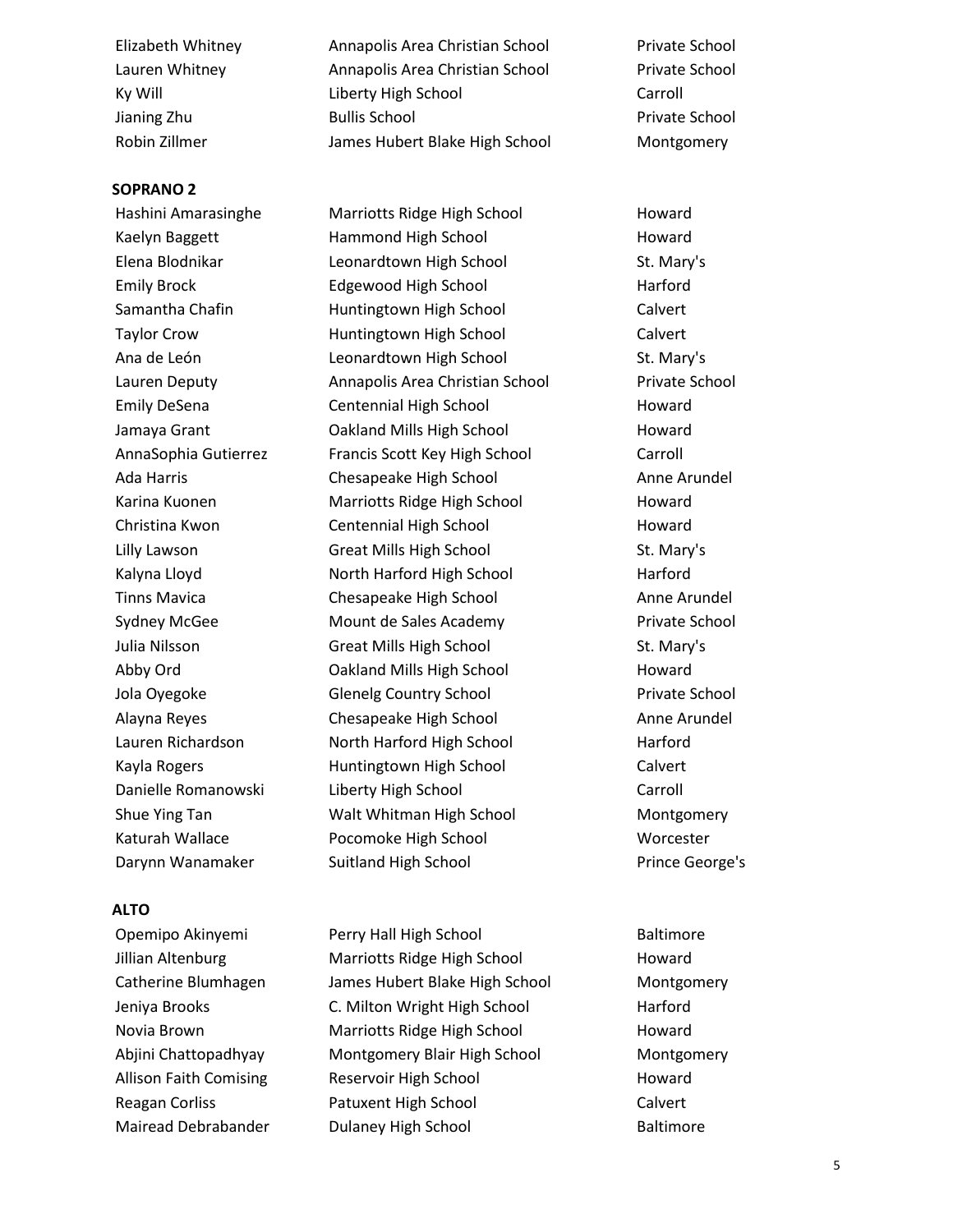## **TENOR**

Lynna Deng Theory Richard Montgomery High School Theory Montgomery Kate Ford **Marriotts Ridge High School** Howard Sadie Grzymalski **Leonardtown High School** St. Mary's Angelina Guhl Richard Montgomery High School Montgomery Lauren Gunther **Barbara Ingram School for the Arts** Washington Caroline Harding Marriotts Ridge High School Howard Madison Hinton **Huntingtown High School** Calvert Morgan Johnson Colonel Zadok A. Magruder High School Montgomery Madeleine Khouri Damascus High School Montgomery Charlotte Lane Glenelg High School Howard Jaehee Lee Winston Churchill High School Montgomery Naomi Ling **River Hill High School** Howard Howard Olivia Lopez Barbara Ingram School for the Arts Washington Alexandra Marks Great Mills High School St. Mary's Charity McCray Oakland Mills High School Howard Ishika Naik Clarksburg High School Montgomery Raquel Ndirangu Pocomoke High School Worcester Hannah Park **Marriotts Ridge High School** Howard Shriya Rejeesh Northwest High School Montgomery Anna Sadler **Liberty High School** Carroll Carroll Carroll Sherley Sharan **Patterson Mill High School** Harford Anika Sinha Marriotts Ridge High School Howard Sarah Swain Broadneck High School Anne Arundel Laney Tagliaferro Perry Hall High School Baltimore Rayya Toor **Clarksburg High School** Montgomery Emily Turpin Chesapeake High School Anne Arundel Alyssa Vasko **Huntingtown High School** Calvert Samantha Vidas **Richard Montgomery High School** Montgomery Brooke Webster Wilde Lake High School Howard Ella Weikert James Hubert Blake High School Montgomery Rebecca White Maurice J. McDonough High School Charles Rebekah Yeagy **Barbara Ingram School for the Arts** Washington

Kayla Armstrong Seneca Valley High School Montgomery Wyatt Clark **Perry Hall High School** Baltimore George Currie **Currie DeMatha Catholic High School** Private School Mekhi Dashiell **Perry Hall High School** Baltimore Ryan Dickson-Burke Huntingtown High School Calvert Cedar Dwyer Richard Montgomery High School Montgomery Morgan Fanyo-Tabak Gilman School Private School Sanjay Geevarghese Gilman School Private School Joshua Gilmore Annapolis Area Christian School Private School Andrew Halverson Barbara Ingram School for the Arts Washington Nathan Hays **Huntingtown High School** Calvert Samuel Jin Gilman School Private School